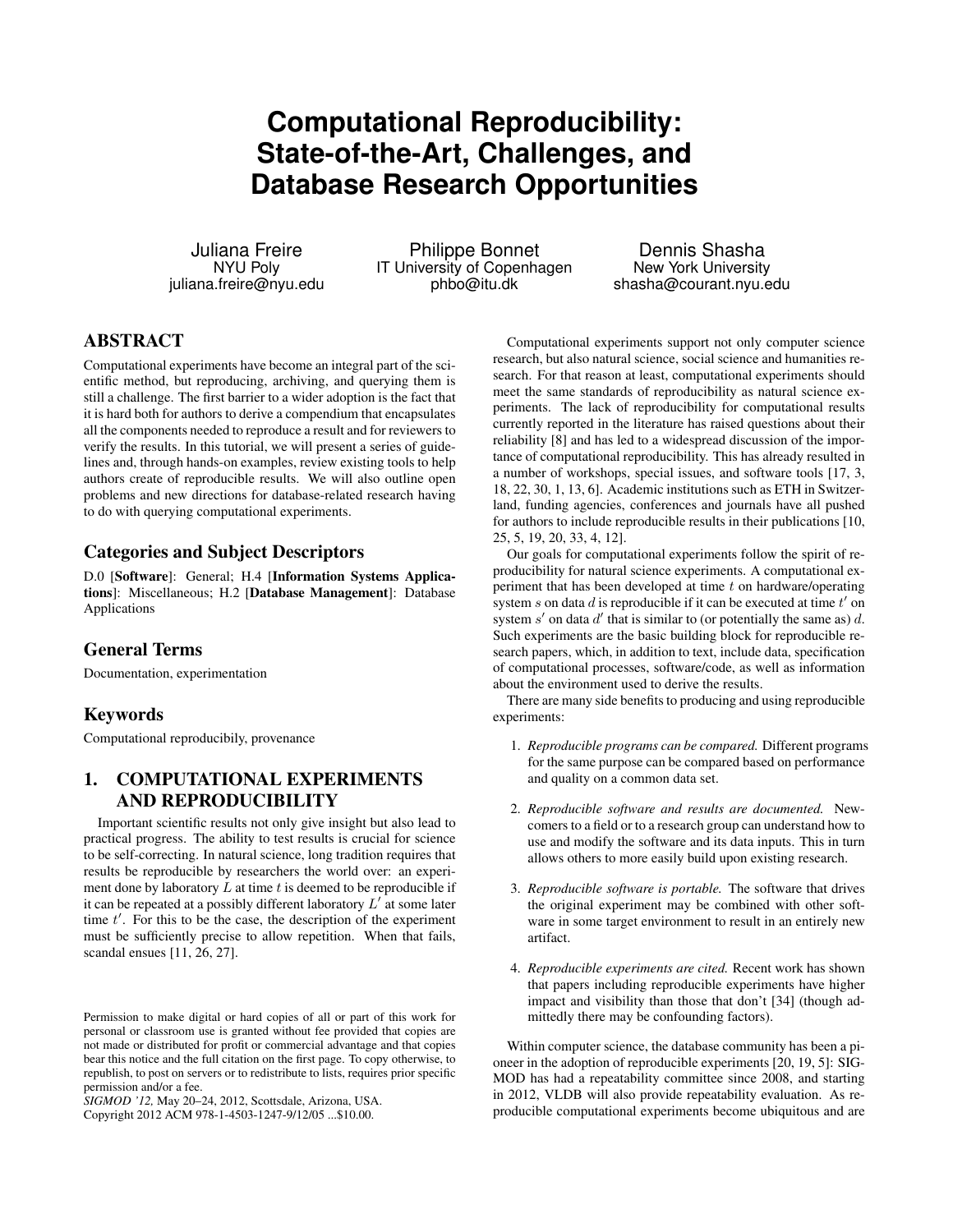shared across different scientific domains, the database community is uniquely qualified to contribute to tools that play on them: these experiments can, after all, be viewed as data items that can be queried, modified, executed, and visualized [15].

Even though it is clear that reproducible computational experiments will make science better, there are many challenges that need to be addressed, including: how to create and package these experiments; how to query and combine experiments to make them useful to future researchers; and how to mine experimental repositories to find useful patterns. This tutorial will present a series of tools and will provide hands-on examples of how to create reproducible experiments. Besides suggesting guidelines to create the experiments, we will also discuss many of the pitfalls that should be avoided. We will conclude with a discussion on new research problems this initiative suggests.

## 2. TUTORIAL OUTLINE

Computational Reproducibility in Science: Overview. We will discuss the motivation for and importance of reproducible experiments, as well as their benefit to authors and to the scientific community in general. We will also review the key issues, social, legal [31], and operational [2] associated to the publication of reproducible experiments. Last but not least, we will provide examples of how different communities are approaching this problem (e.g., [9, 28, 33, 4]).

Creating and Publishing Reproducible Experiments. Although full reproducibility is the ideal, it may not be attainable in practice. Based on our experience with the SIGMOD Repeatability effort and users of the VisTrails reproducibility infrastructure [17, 16], we have identified the following criteria to characterize experiments with respect to the level or reproducibility:

- 1. *Depth:* How much of an experiment is made available or archived: (a) a set of figures associated to a manuscript (this is the default level today); (b) the script (or spreadsheet file) used to generate the figures included in the paper together with the appropriate data sets; (c) the raw data measured during the experiments together with the scripts used to obtained different levels of derived datasets (e.g., the raw data is IO response time measured for a period T and for various IO sizes, and the derived datasets are the average response time per IO size); (d) the set of experiments (system configuration and initialization, scripts, workload, measurement protocol) used to produce the raw data; (e) the software system as a white box (source, configuration files, build environment) or black box (executable) on which the experiments are performed.
- 2. *Portability:* Can the results be reproduced (a) on the original environment (basically the author of the experiment can replay it on his or her machine);<sup>1</sup> (b) on a similar environment (i.e., same OS but different machines), or (c) on a different environment (i.e., on a different OS or machine).
- 3. *Coverage:* How much of the experiments can be reproduced: (a) partial, or (b) full reproducibility.

In this part of the tutorial, we will present a series of guidelines that authors can follow during the design (and execution) of their experiments to make them reproducible. We will discuss potential pitfalls that can hamper the quality of reproducible experiments. While in some cases it may be possible to reproduce the whole process from data acquisition to the final plot in the paper, in others it may be possible (or desirable) to reproduce only *part* of the process. There are, however, simple workarounds that can be used to ensure that key parts of the experiments can be verified. For example, even though access to a third-party Web service may not be reproducible, by storing the results obtained from the Web service, not only can these results be examined, but the remaining components of the experiment can be reproduced. Similarly, results derived by complex processes (e.g., long-running simulations) can be cached and packaged together with the experiments.

Tools and Resources. We will give an overview of state-of-the-art tools and resources that are available to authors. We will address the following key questions. First, what are the tools that a research team should use to archive and distribute experiments at different levels of depth, portability and coverage? Second, what is the infrastructure that should be deployed to publish experiments for the community, and eventually to allow researchers to build on the experiments provided by others?

To demonstrate different tools that are essential in the creation of reproducible experiments, we will use real (hands-on) examples. For example:

- We will illustrate the usefulness of *version control systems* for creating and managing reproducible experiments as well as discuss their limitations.
- We will provide examples of the problems that ensue when portability is ignored, and show how to create portable experiments using virtual machines and packaging systems such as CDE.<sup>2</sup>
- To automate the repeatability process, it is necessary to capture (i) the computational process (i.e., workflow or implicit script) that was used to generate the figures in a paper and (ii) the provenance information for all components of the experiment. We will demonstrate tools such as Madagascar<sup>3</sup> and Vistrails  $[16]^{4}$ , which provide support for these tasks.

• An important component of a research project is the publication of the results. We will give an overview of different approaches for including reproducible results in research articles (see e.g., [17, 22]) as well through interactive Web-based interfaces [29, 21].

Open Research Problems. Computational reproducibility efforts in many communities will soon give rise to experiment repositories that hold data and software. The database community can take the lead in showing how to advance science by providing new techniques and tools for designing the experiment repositories and exploring the information they hold. In this section, we will discuss open problems for database research related to the design, management and exploration of experiment repositories, including but not limited to:

• *Design and Management of Experiment Repositories.* Although there are already some repositories in use that cater to different aspects of reproducibility (see e.g., [24, 9, 28, 23, 7, 21]), they are still in their infancy, and there are many open questions about what their architecture should be, or even how they will be used. For example: will publishers such as

<sup>&</sup>lt;sup>1</sup>This might be the preferred mode for proving the reproducibility of proprietary software: outsiders would be allowed to play with software and data sets but not download the software.

<sup>&</sup>lt;sup>2</sup>http://www.stanford.edu/ pgbovine/cde.html 3 http://www.reproducibility.org/wiki/Tutorial 4 http://vistrails.org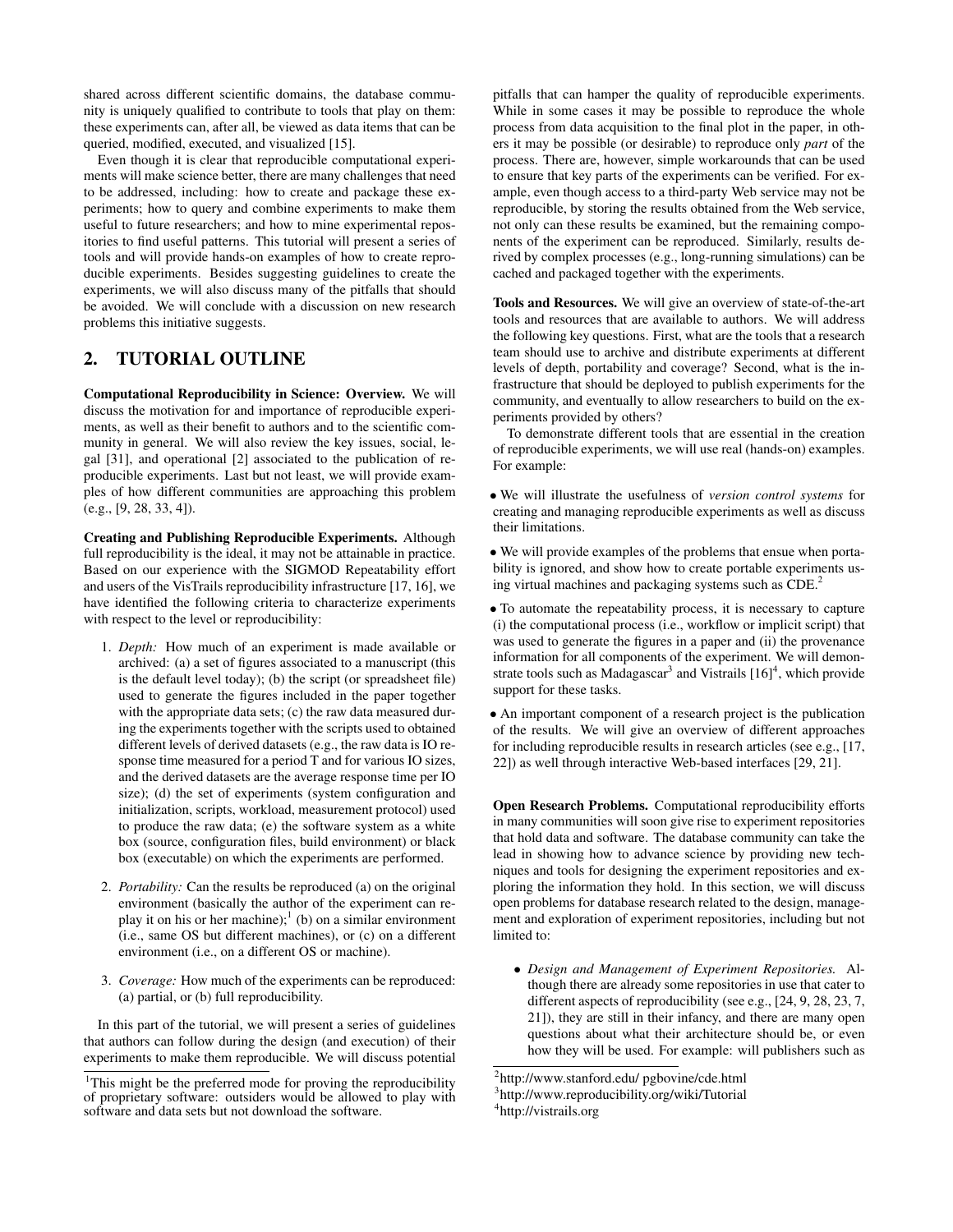

Figure 1: A reproducible paper [32]. A result reported in a reproducible paper comes with a deep caption that includes the components required to reproduce that result, including, for example, the specification of the computational process used, the underlying source code and libraries, raw data, and the environment. Results can be published using different media, including PDF, Word, Wiki, HTML pages, and they can be both static and interactive.

ACM host a mega-repository? Or will authors publish experiments on their own Web site and *experiment search engines* be developed to locate and index them? How will usage be controlled and tracked? In addition, since these repositories will hold diverse data—source code, binary files, raw data, structured workflows, provenance—an important question is how to efficiently store, index and connect this information.

- *Querying and Searching Experiments.* Because reproducible experiments have several levels of data and meta-data, they can enable researchers to identity related work in new ways. They can formulate queries over the method of an experiment (e.g., find experiments that perform data cleaning using Algorithm A followed by integration using System B); over the raw data (e.g., find all experiments that operate over a dataset with salinity information from the Columbia River); that straddle raw data and method (e.g., find a workflow that generates a volume rendering of salinity data); etc. Because of the inherent heterogeneity of the data, which include structured and unstructured data contributed by many different users, there are new challenges for querying. A flexible query system (and language) is needed that is able to cross the boundaries between structured and unstructured data perhaps in a similar way to querying on dataspace systems [14]. In addition, intuitive and visual interfaces are needed that can be used by a broad range of users who do not necessarily have computer science expertise, and that allow them to iteratively explore the information in the repository.
- *Mining Experiments* The availability of large collections of experiments opens up new opportunities for knowledge discovery. A notable example is the ability to measure the impact of a specific piece of work or of a given area. For example, given an algorithm A, count other papers that use A (directly or indirectly); or given a set of algorithms in a given area, count their use in other areas. Many other questions and meta-questions can potentially be answered, for example: what are the characteristics of experiments that have had high impact? what are the most common workflows used to solve a given problem? The nature of the data creates new challenges for mining.

### 3. ABOUT THE PRESENTERS

*Juliana Freire* is a Professor of Computer Science at NYU Poly. Her research interests include Web mining and crawling, largescale information integration, information visualization, and scientific data management. She is a co-creator of VisTrails, an opensource data analysis and visualization system that supports the creation and publication of reproducible results (www.vistrails.org). Since 2010, she has been working with the repeatability initiative of SIGMOD.

*Philippe Bonnet* is an associate professor at IT University of Copenhagen. He is an experimental computer scientist; his research interests include flash-based database systems, sensor data management and computational repeatability. Philippe currently serves as chair for the SIGMOD and VLDB reproducibility committees.